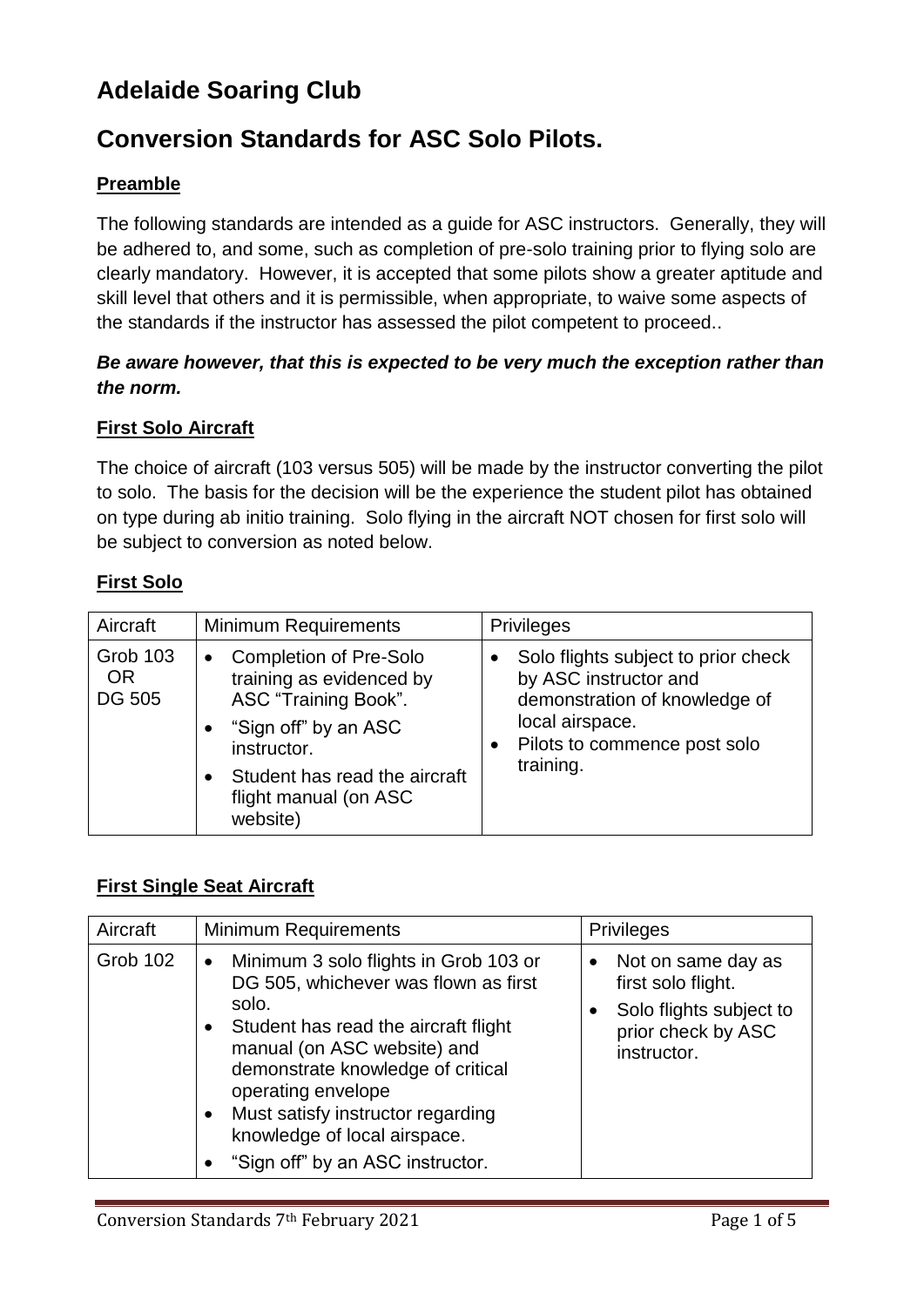### **Second Single Seat Aircraft (Discus)**

| Aircraft        | <b>Minimum Requirements</b>                                                                                                                                                                                                                                                                                                                                                                                                                   | <b>Privileges</b>                                                                                                                    |
|-----------------|-----------------------------------------------------------------------------------------------------------------------------------------------------------------------------------------------------------------------------------------------------------------------------------------------------------------------------------------------------------------------------------------------------------------------------------------------|--------------------------------------------------------------------------------------------------------------------------------------|
| <b>Discus</b>   | Completion of all post solo training.<br>$\bullet$<br>Minimum of 15 launches as solo<br>$\bullet$<br>pilot including at least 5 in Grob<br>102.<br>Minimum of 5 hours PIC.<br>$\bullet$<br>Student has read the aircraft flight<br>$\bullet$<br>manual (on ASC website) and<br>demonstrate knowledge of critical<br>operating envelope.<br>Satisfactory Check Flight and<br>$\bullet$<br>Conversion by an ASC instructor<br>familiar on type. | Check flight must include<br>spin check.<br>Must satisfy instructor<br>$\bullet$<br>regarding knowledge of<br>airspace requirements. |
| LS <sub>8</sub> | 20 launches in tail dragging single<br>$\bullet$<br>seat glider (i.e.Discus)<br>Student has read the aircraft flight<br>$\bullet$<br>manual (on ASC website) and<br>demonstrate knowledge of critical<br>operating envelope.<br>Satisfactory Check Flight and<br>$\bullet$<br>Conversion by an ASC instructor<br>familiar on type.                                                                                                            | Check flight must include<br>spin check.<br>Must satisfy instructor<br>$\bullet$<br>regarding knowledge of<br>airspace requirements. |

\* **Where possible the DG 505 should be used. This better emulates a "tail dragger" aircraft if appropriately tail ballasted.**

## **First Twin Aircraft (Front Seat)**

This section assumes that the pilot concerned has achieved solo in either the Grob 103 or the DG 505. Whichever aircraft it is, these standards apply to the other (twin) aircraft.

| Aircraft                                      | <b>Minimum Requirements</b>                                                                                                                                                                                                                                                                                                                                                                                                                             | <b>Privileges</b>                                                                                                                                                                                                                             |
|-----------------------------------------------|---------------------------------------------------------------------------------------------------------------------------------------------------------------------------------------------------------------------------------------------------------------------------------------------------------------------------------------------------------------------------------------------------------------------------------------------------------|-----------------------------------------------------------------------------------------------------------------------------------------------------------------------------------------------------------------------------------------------|
| <b>Grob 103</b><br><b>OR</b><br><b>DG 505</b> | Completion of Pre-Solo training as<br>$\bullet$<br>evidenced by ASC "Training Book".<br>Minimum 10 solo flights in Grob<br>$\bullet$<br>102, Grob 103 or DG 505<br>Student has read the aircraft flight<br>$\bullet$<br>manual (on ASC website) and<br>demonstrate knowledge of critical<br>operating envelope.<br>Satisfactory Check Flight and<br>$\bullet$<br>Conversion by an ASC instructor<br>familiar on type<br>Sign off" by an ASC instructor. | Check flight must include<br>$\bullet$<br>spin check<br>Must demonstrate<br>$\bullet$<br>adequate knowledge of<br>airspace.<br>With a "B" Certificate can<br>$\bullet$<br>fly front seat 'mutuals' with<br>another "B" Certificate<br>holder. |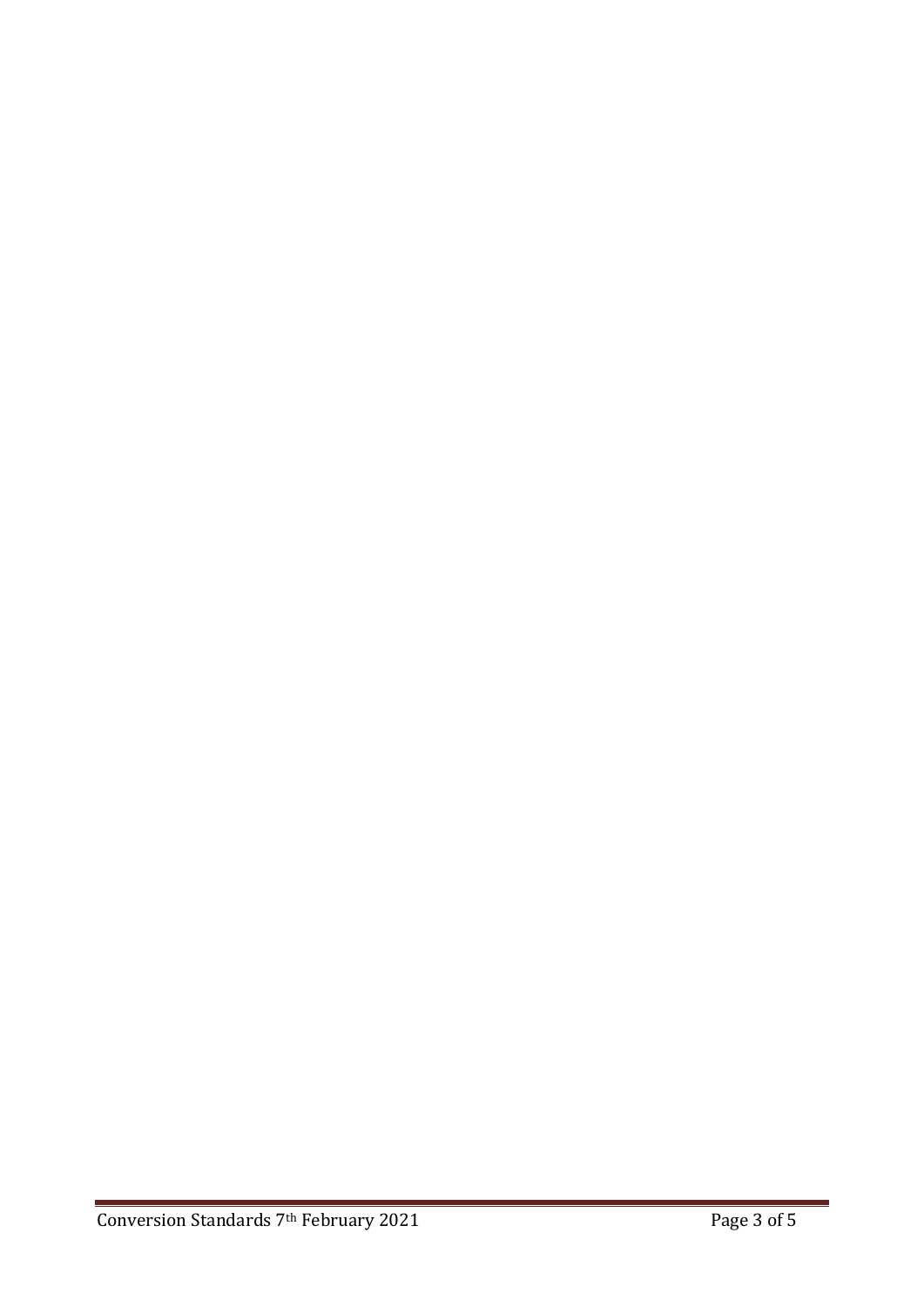## **Second Twin Aircraft (Front Seat)**

| Aircraft       | <b>Minimum Requirements</b>                                                                                                                                                                                                                                                                           | <b>Privileges</b>                                                                                                                                                                                                                           |
|----------------|-------------------------------------------------------------------------------------------------------------------------------------------------------------------------------------------------------------------------------------------------------------------------------------------------------|---------------------------------------------------------------------------------------------------------------------------------------------------------------------------------------------------------------------------------------------|
| <b>DG 1000</b> | Be rated for Discus<br>Minimum of 50 hours as PIC<br>Pilot has read the aircraft flight<br>$\bullet$<br>manual (on ASC website) and<br>demonstrate knowledge of critical<br>operating envelope.<br>Satisfactory Check Flight and<br>$\bullet$<br>Conversion by an ASC instructor<br>familiar on type. | Check flight to include spin<br>$\bullet$<br>check<br>Must demonstrate<br>$\bullet$<br>adequate knowledge of all<br>relevant airspace.<br>With a "B" Certificate can<br>fly front seat 'mutuals' with<br>another "B" Certificate<br>holder. |

## **Back Seat Operations**

| Aircraft             | <b>Minimum Requirements</b>                                                                                                                                                                                                                                                                                               | <b>Privileges</b>                                                                                                      |
|----------------------|---------------------------------------------------------------------------------------------------------------------------------------------------------------------------------------------------------------------------------------------------------------------------------------------------------------------------|------------------------------------------------------------------------------------------------------------------------|
| All Twin<br>Aircraft | Be Front Seat rated for the<br>$\bullet$<br>conversion aircraft<br>Be rated for Discus<br>$\bullet$<br>Minimum of 25 hours as PIC<br>$\bullet$<br>A series of familiarisation flying with<br>٠<br>an instructor to be comfortable with                                                                                    | With a "B" Certificate can<br>$\bullet$<br>fly front or rear seat<br>'mutuals' with another "B"<br>Certificate holder. |
|                      | different perspectives. Including a<br>spin check.<br>Student has read the aircraft flight<br>$\bullet$<br>manual (on ASC website) and<br>demonstrate knowledge of critical<br>operating envelope<br>Satisfactory Check / Familiarisation<br>$\bullet$<br>Flight and Conversion by an ASC<br>instructor familiar on type. |                                                                                                                        |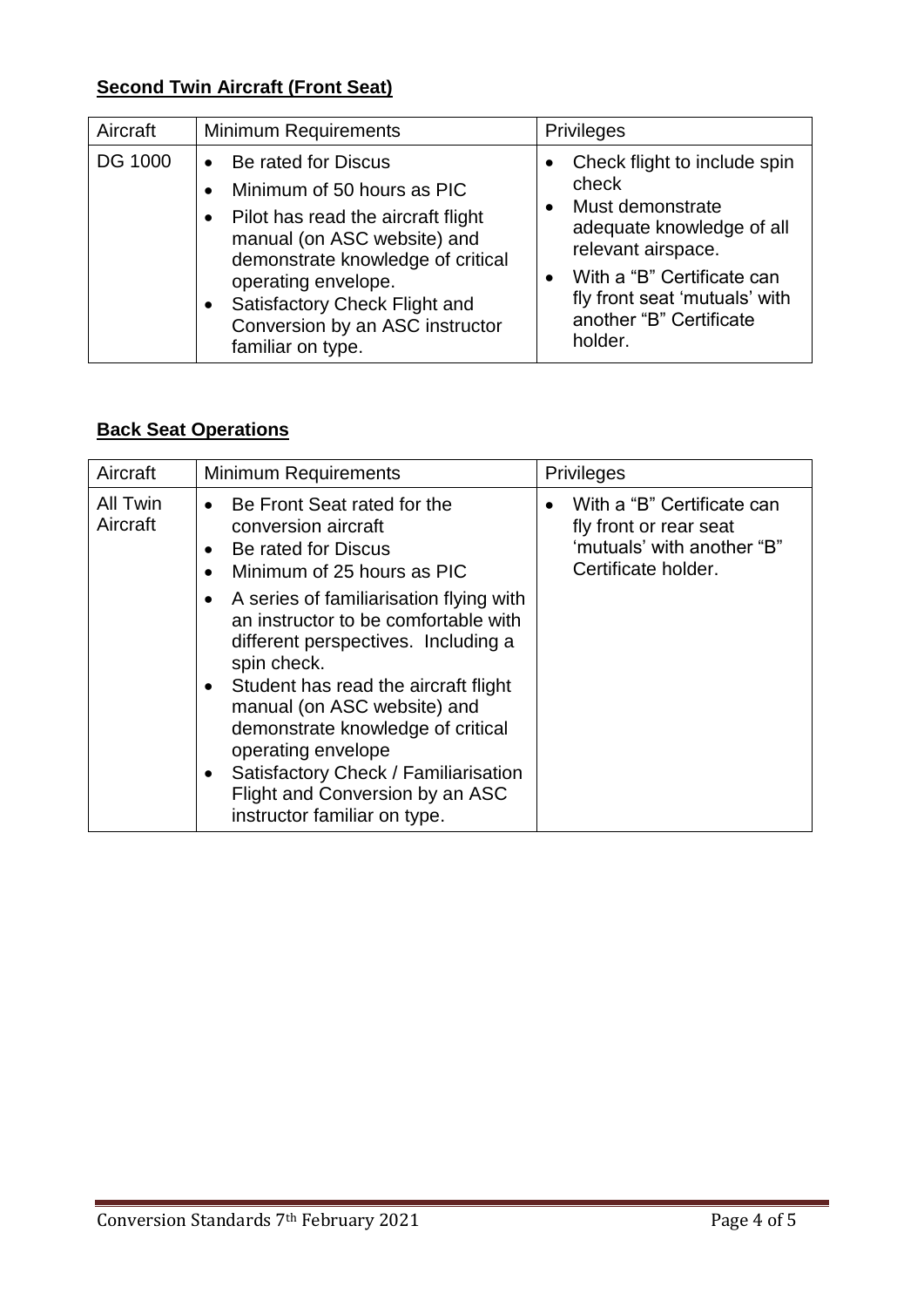### **Powered Sailplanes**

GFA Operations Manual (Part 2) and The GFA Powered Sailplane Manual (Ops 009 August 2017) outline the training and conversion syllabus for operating both powered assisted and self launching sailplanes. Importantly, all pilots operating Powered Sailplanes must hold a valid Powered Sailplane Endorsement in their logbook for the intended mode of operation.

### **Cross Country Requirements** (as PiIot In Command)

### **General**

- Pilots must be rated for the aircraft to be flown
- Pilots must hold a C Certificate rating including Outlanding Checks.
- Proven familiarity with local and cross-country airspace including demonstrated ability to read and understand NOTAM's (especially as relates to Restricted Airspace).
- Competent to rig and de-rig the glider that will be taken cross country. This includes familiarity with the gliders trailer and towing thereof.
- It would benefit pilots to have experienced cross country flying with an ASC Coach / Instructor.

### **Single Seat Aircraft**

| Aircraft      | <b>Minimum Requirements</b>                             |
|---------------|---------------------------------------------------------|
| Grob 102      | $\bullet$ 5 hours + 15 Launches in type<br>Discus rated |
|               | • Approval of ASC Duty Instructor for each flight.      |
| <b>Discus</b> | $\bullet$ 5 hours + 10 launches in type                 |

\* **Subject to normal Instructor right to approve or disapprove any flight as thought fit.**

#### **Twin Seat Aircraft**

| Aircraft        | <b>Minimum Requirements</b>                                  |
|-----------------|--------------------------------------------------------------|
| <b>Grob 103</b> | $\bullet$ 5 Hours + 15 Launches in type                      |
|                 | Discus rated                                                 |
|                 | • 2 single seater cross country paddock landings.            |
| <b>DG 505</b>   | $\bullet$ 15 hours + 20 Launches in type                     |
|                 | Discus rated<br>$\bullet$                                    |
|                 | • 2 single seater cross country paddock landings             |
| <b>DG 1000</b>  | $\bullet$ 15 Hours + 20 launches in type                     |
|                 | Discus rated<br>$\bullet$                                    |
|                 | 3 single seater cross country paddock landings.<br>$\bullet$ |